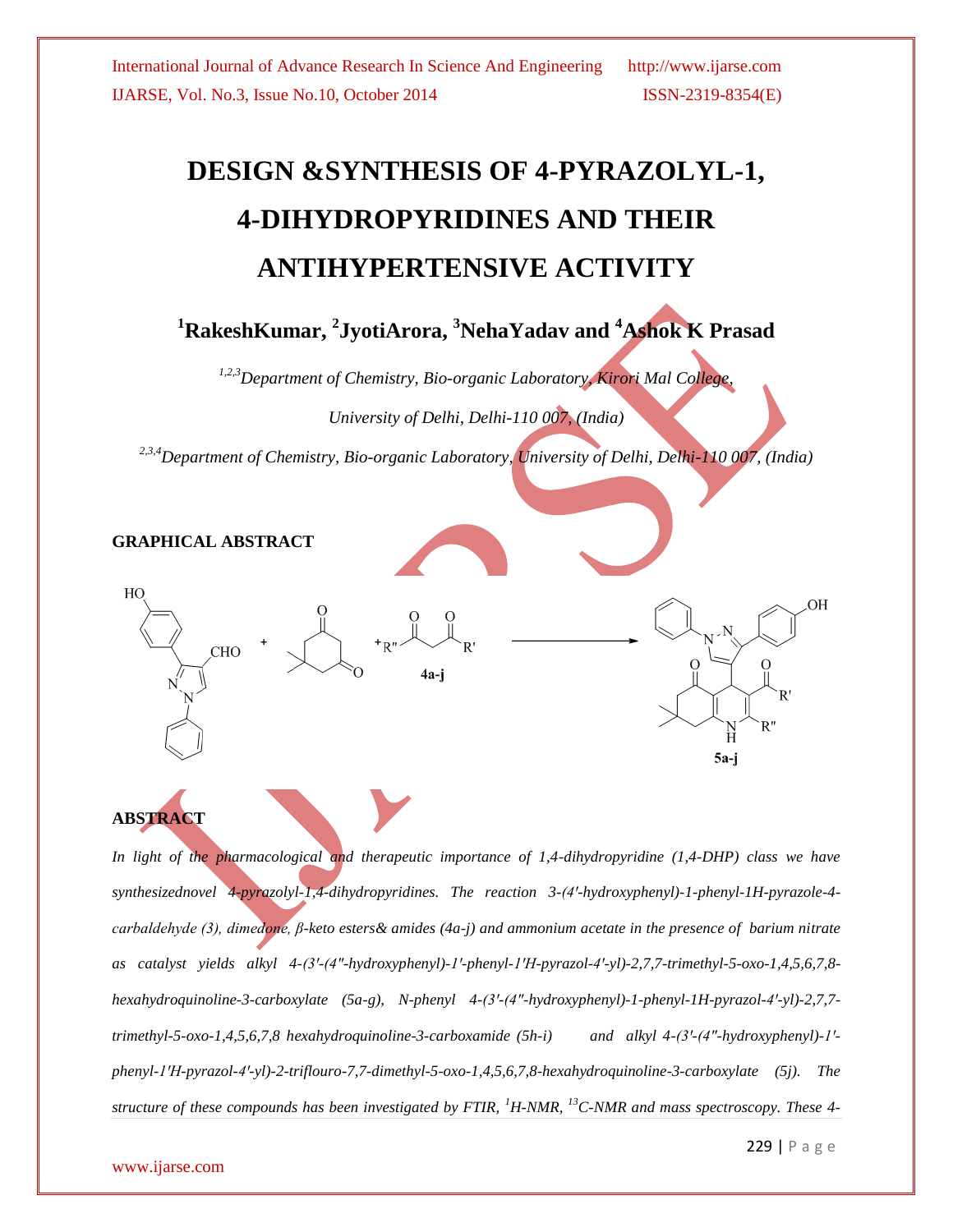*pyrazolyl-1,4-dihydropyridine derivatives were screened for antihypertensive activity in vivo by measuring mean arterial pressure (MAP) and heart rate (HR) on12 weeks old male spontaneously hypertensive rats.*

*Keywords: 1, 4-Dihydropyridines; Pyrazoles; Hantzsch synthesis; Antihypertensive activity; Hypertensive rats.*

#### **I INTRODUCTION**

The 1,4-dihydropyridine (1,4-DHP) scaffold is a common component of pharmacologically active molecules which possess a variety of biological activity. [1]They areparticularly well known as L-type calcium channel blockers, used in the treatment of hypertension. The presence of heterocyclic ring at 4-position is required for various pharmacological activities such as antihypertensive, antianginal, [2-4] antitumor, [5]antiinflammatory, [6- 7]antitubercular, [8]analgesic, [9] antithrombotic, [10-11] vasodilation, [12] anticonvulsant activity, [13] stress protective effect, [14] cardio depressant activity [15] etc.

The first synthesis of 1,4-dihydropyridines (1,4-DHPs) *via* a three component cyclocondensation reaction of acetoacetic ester, aldehyde and ammonia was reported by Arthur Hantzsch in 1881. [16] Since then a lot of new variants of original method have been developed, allowing synthesis of different substituted 1,4-DHPs. [17]

Over the past few decades, 4-aryl-1,4-dihydropyridines have generated considerable interest in the management of heart-related disorders and have been the focus of activity for many medicinal chemists and pharmacologists in exploring this phramacophore. This is a result of their high potency, selectivity of action, and excellent therapeutic profile. Although the DHP nucleus offers a wide scope of structural diversity at various positions, the improved cardiovascular efficacy has been achieved mainly by variations in phenyl substitutions and ester functionalities.

The 1,4-dihydropyridines are valued not only for their pharmacological effect, but also as a tool for the investigation of the calcium channel, particularly since the discovery that this class also include compounds that have exactly the opposite action profile and are known as calcium agonists. There are even instances in which this reversal of activity is found between enantiomers. [18]

In view of the pharmacological properties of 1,4-DHP class, it appearedof interest to design and synthesize new derivatives of 1,4-DHP.Herein, we report the synthesis of 4-pyrazolyl-1,4-dihydropyridines **5a-j** and results of their antihypertensive activity *in vivo* by measuring mean arterial pressure (MAP) and heart rate (HR) on12 weeks old male spontaneously hypertensive rats.

#### **II RESULTS AND DISCUSSION**

#### **2.1 Chemistry**

In the present work, the synthesis of 4-pyrazolyl-1,4-dihydropyridines (**5a-j**) was accomplished by the reaction of 3- (4-hydroxyphenyl)-1-phenyl-1*H*-pyrazole-4-carbaldehyde (**3**), dimedone, β-ketoesters& amides (**4a-j**) and ammonium acetate in ethanol by using barium nitrate as catalyst. The compound 3-(4'-hydroxyphenyl)-1-phenyl-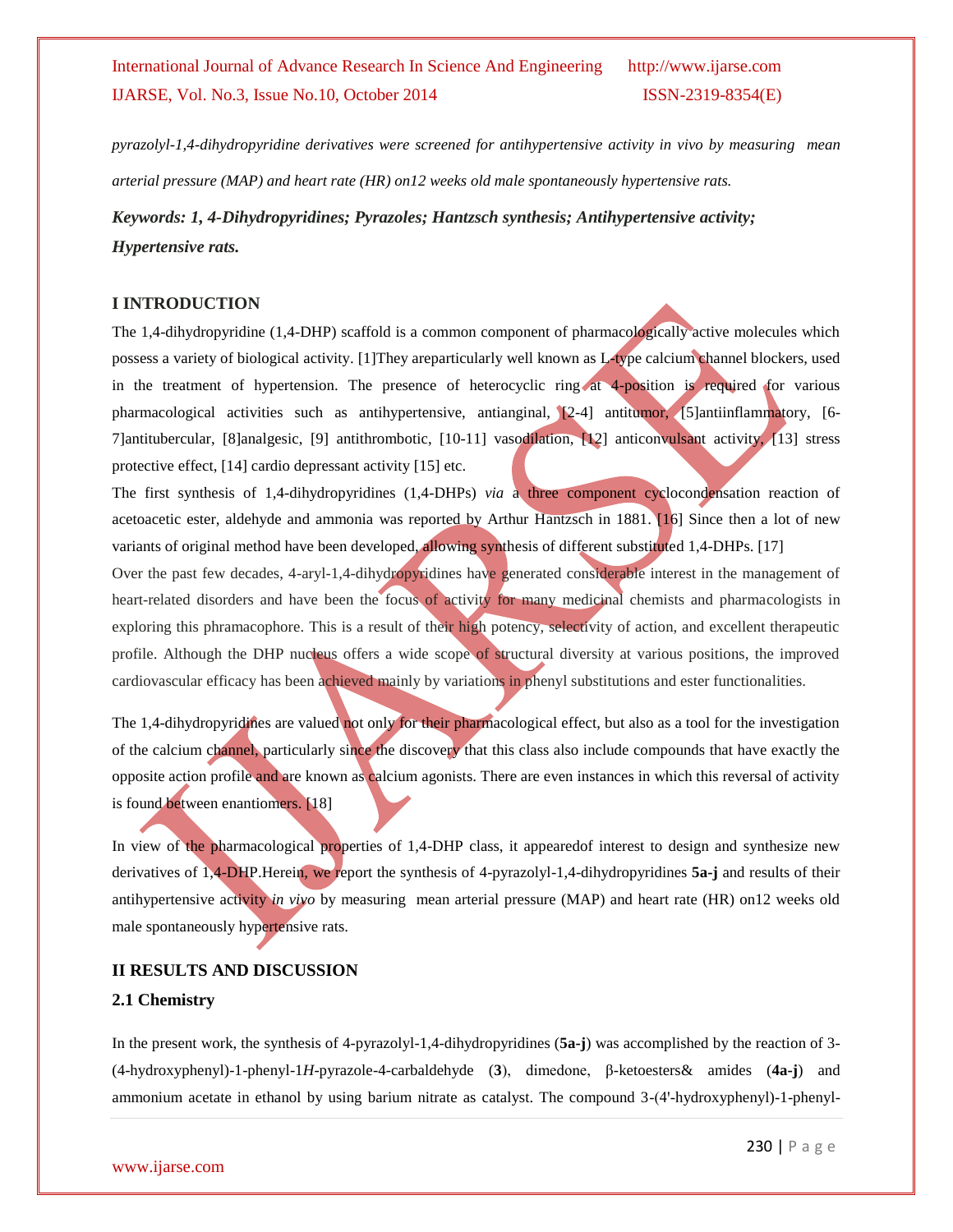1*H*-pyrazole-4-carbaldehyde (3) in turn was prepared by the Vilsmeir-Haack reaction of compound 2at 75-85 °C for 6h. [19] The compound **2** was prepared by the reaction of 4-hydroxyacetophenone (**1**) and phenyl hydrazine in ethanol at 70-80<sup>o</sup>C in acidic medium for 2h. [20] (**Scheme 1**)

All the compounds synthesized were characterized by IR,  ${}^{1}H$  NMR,  ${}^{13}C$  NMR and mass spectroscopy. Spectroscopic data was in complete agreement with those expected. The IR spectrum of 5a showed band at 1599 and 1689 cm<sup>-1</sup> for C=O ester and C=O carbonyl, respectively. The frequency band for -NH and -OH groups appeared at 3205 and  $3268 \text{ cm}^{-1}$ , respectively. In <sup>1</sup>H NMR spectra of **5a**, chemical shift values of all the compounds were in accordance with the expected values. A quartet for -OCH<sub>2</sub>CH<sub>3</sub> group of ester and triplet for -OCH<sub>2</sub>CH<sub>3</sub> appeared at  $\delta$  3.47 and 0.41, respectively. Pyrazole hydrogen at 5'-position appeared at  $\delta$  8.16 as singlet. Three methyl groups, two at H-7 and one at H-2 appeared at  $\delta$  0.59, 0.66 and 2.16, respectively. The characteristic proton at 4-position appeared at  $\delta$ 4.75 as singlet. The –CH<sub>2</sub> protons at H-6 and H-8 appeared at  $\delta$  1.89 and 1.76, respectively. The OH and NH protons resonated at δ 8.96 and 9.34, respectively. All other aromatic protons appeared in the range of δ 6.46-7.41. Spectral signals of dihydropyridine derivatives in  $^{13}$ C NMR were in good agreement with proposed structures. Details of  $^{1}$ H NMR and <sup>13</sup>C NMR spectra of **5a-j** are given in experimental section.



**Scheme 1**.Synthesis of compounds **5a-j**.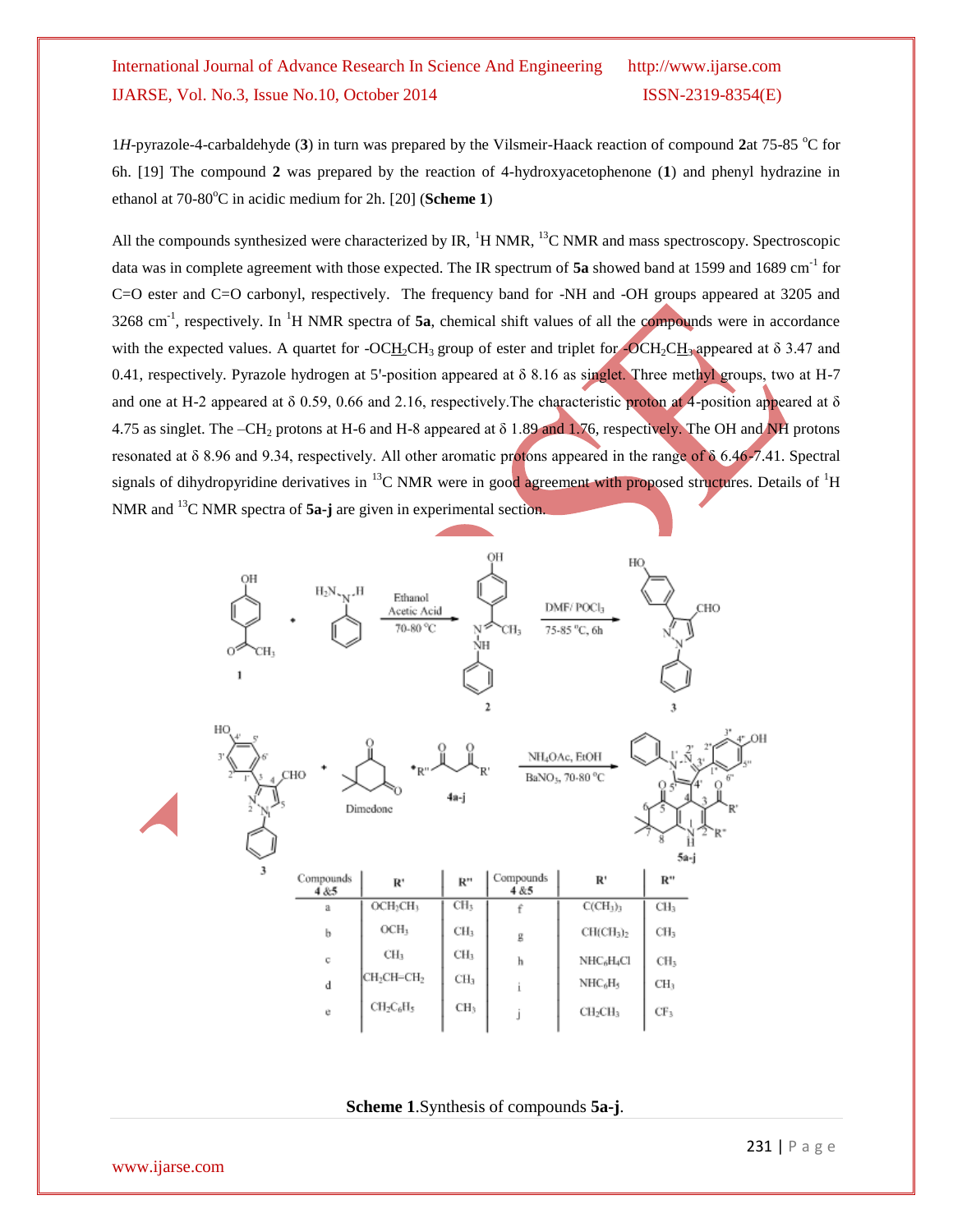#### **2.2 Antihypertensive Activity**

The effect of the compounds on MAP and HR was studied for 20 min. None of the compound was found to affect MAP significantly. But compound **5b** was found to be effective in reducing the mean arterial pressure of rats in 1 mg/kg as well as 5mg/kg concentration. Similarly, there was no significant change in heart rates following the administration of the compounds. Out of all the compounds **5e, 5f, 5g** was found to be effective in reducing heart rate effectively at concentration. The results are summarized in **Table1** and **2**, respectively.

|                | <b>Dose</b>                     | <b>Time</b> |                  |          |                  |          |
|----------------|---------------------------------|-------------|------------------|----------|------------------|----------|
| Compound       |                                 | $0$ min     | 5 <sub>min</sub> | $10$ min | $15 \text{ min}$ | $20$ min |
| 5a             | $1 \text{ mg/kg}$               | 115         | 116              | 115      | 117              | 116      |
|                | 5 mg/kg                         | 124         | 121              | 119      | 118              | 119      |
| 5 <sub>b</sub> | $1 \text{ mg/kg}$               | 83          | 87               | 78       | 69               | 69       |
|                | 5 mg/kg                         | 93          | 103              | 105      | 107              | 111      |
| 5c             | $1 \text{ mg/kg}$               | 114         | 114              | 116      | 117              | 116      |
|                | 5 mg/kg                         | 117         | 117              | 115      | 116              | 117      |
| 5d             | $1 \text{ mg/kg}$               | 89          | 87               | 86       | 87               | 85       |
|                | 5 mg/kg                         | 82          | 89               | 82       | 84               | 81       |
| 5e             | $1 \text{ mg/kg}$               | 69          | 81               | 93       | 91               | 96       |
|                | $5 \frac{\text{mg}}{\text{kg}}$ | 97          | 106              | 98       | 96               | 94       |
| 5f             | $1$ mg/kg                       | 93          | 96               | 98       | 94               | 96       |
|                | $5 \frac{\text{mg}}{\text{kg}}$ | 96          | 105              | 95       | 93               | 88       |
| 5g             | $1 \text{ mg/kg}$               | 81          | 86               | 90       | 94               | 96       |
|                | $5 \text{ mg/kg}$               | 92          | 94               | 99       | 95               | 92       |
| 5h             | $1$ mg/kg                       | 96          | 96               | 100      | 103              | 109      |
|                | $5 \frac{\text{mg}}{\text{kg}}$ | 108         | 104              | 107      | 109              | 110      |
| Ŝi.            | $1 \text{ mg/kg}$               | 113         | 113              | 112      | 114              | 112      |
|                | $5 \text{ mg/kg}$               | 107         | 110              | 111      | 109              | 110      |
| 5j             | $1 \text{ mg/kg}$               | 103         | 106              | 106      | 108              | 109      |
|                | $5 \frac{\text{mg}}{\text{kg}}$ | 109         | 110              | 112      | 111              | 111      |

**Table 1.Mean arterial pressure (MAP) in mmHg**

#### **Table 2. Heart rate (HR) in BPM**

| Compound       | <b>Dose</b>       | <b>Time</b>     |                 |                  |                  |                  |  |
|----------------|-------------------|-----------------|-----------------|------------------|------------------|------------------|--|
|                |                   | $0 \text{ min}$ | $5 \text{ min}$ | $10 \text{ min}$ | $15 \text{ min}$ | $20 \text{ min}$ |  |
| <b>5a</b>      | 1 mg/kg           | 395             | 405             | 402              | 411              | 426              |  |
|                | $5 \text{ mg/kg}$ | 426             | 429             | 428              | 428              | 429              |  |
| 5 <sub>b</sub> | mg/kg             | 240             | 172             | 161              | 239              | 262              |  |
|                | $5 \text{ mg/kg}$ | 161             | 230             | 138              | 133              | 280              |  |
| 5c             | mg/kg             | 329             | 330             | 308              | 203              | 210              |  |
|                | $5 \text{ mg/kg}$ | 295             | 277             | 309              | 333              | 330              |  |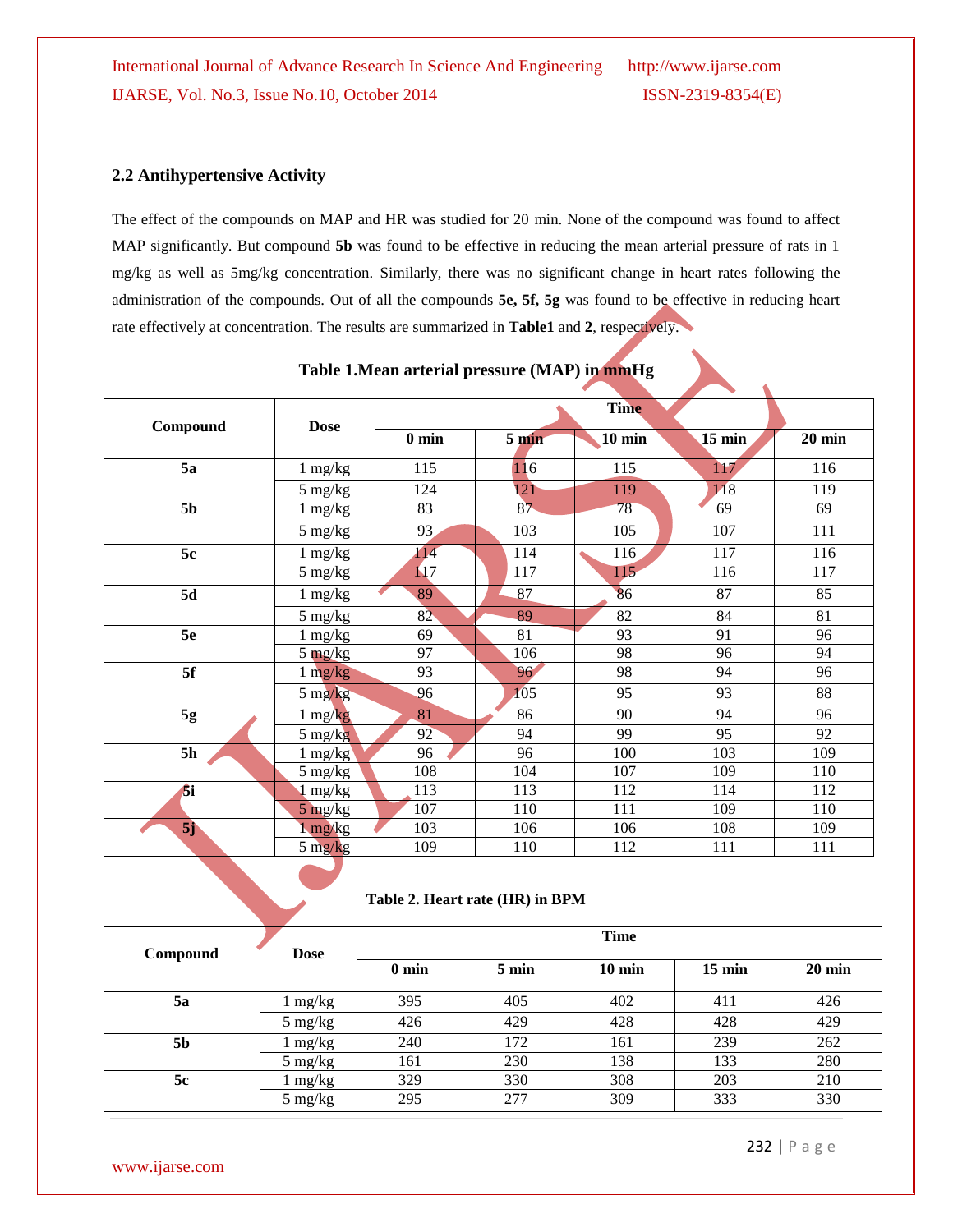| 5d | 1 mg/kg           | 335 | 316 | 320 | 334 | 330 |
|----|-------------------|-----|-----|-----|-----|-----|
|    | $5 \text{ mg/kg}$ | 297 | 339 | 333 | 330 | 333 |
| 5e | 1 mg/kg           | 357 | 206 | 205 | 192 | 128 |
|    | $5 \text{ mg/kg}$ | 136 | 114 | 141 | 115 | 104 |
| 5f | 1 mg/kg           | 156 | 225 | 281 | 191 | 147 |
|    | $5 \text{ mg/kg}$ | 106 | 201 | 173 | 150 | 182 |
| 5g | 1 mg/kg           | 451 | 439 | 435 | 415 | 375 |
|    | $5 \text{ mg/kg}$ | 363 | 362 | 334 | 327 | 329 |
| 5h | 1 mg/kg           | 334 | 343 | 332 | 321 | 320 |
|    | $5 \text{ mg/kg}$ | 349 | 348 | 330 | 327 | 333 |
| 5i | $1 \text{ mg/kg}$ | 427 | 400 | 402 | 404 | 410 |
|    | $5 \text{ mg/kg}$ | 416 | 402 | 399 | 405 | 406 |
| 5j | 1 mg/kg           | 431 | 425 | 422 | 416 | 423 |
|    | $5 \text{ mg/kg}$ | 429 | 423 | 424 | 424 | 425 |

#### **III EXPERIMENTAL PROTOCOL**

#### **3.1 Materials and Methods**

All reagents were of commercial grade and used as received. Solvents were dried and purified using standard techniques. <sup>1</sup>H-NMR (400MHz) and <sup>13</sup>C-NMR (100.5 MHz) were recordedon JNM ECX- 400P (Jeol, USA) spectrometer using TMS as an internal standard. Chemical shifts are reported in parts per million (ppm). Mass spectra were recorded on API-2000 mass spectrometer in negative mode. IR absorption spectra were recorded in the 400-4000 cm<sup>-1</sup> range on a Perkin-Elmer FT-IR spectrometer using KBr pallets. Melting points were determined using Buchi M-560 and are uncorrected. The reactions were monitored by thin layer chromatography (TLC), on aluminium plates coated with silica gel 60  $F_{254}$  (Merck). UV radiation and iodine were used as the visualizing agents. Column chromatography was performed on silica gel (100-200 mesh).

#### **3.2 General Procedure for the synthesis of 4-pyrazolyl-1,4-dihydropyridine derivatives, 5a-j**

3-(4ꞌ-hydroxyphenyl)-1-phenyl-1*H*-pyrazole-4-carbaldehyde (**3**) (1 mmol), dimedone(1mmol), β-keto esters and amides (**4a-j**) (1mmol) and ammonium acetate (1.5mmol) were dissolved in ethanol in round bottom flask. To this reaction mixture pinch of barium nitrate was added and it was refluxed for 6h at 70-80 °C. After completion of reaction as monitored by TLC, reaction mixture was put on ice cold water and precipitated solid was filtered and washed with cold water and dried. The crude product was purified by column chromatography (70% Ethyl acetate:pet ether).

**3.2.1. Ethyl 4-(3ꞌ-(4″-hydroxyphenyl)-1ꞌ-phenyl-1ꞌ***H***-pyrazol-4ꞌ-yl)-2,7,7-trimethyl-5-oxo-1,4,5,6,7,8 hexahydroquinoline-3-carboxylate, 5a**:Yield, 92.2%, Light yellow solid, mp239-242 °C.IR (KBr, cm<sup>-1</sup>)ν<sub>*max*</sub>: 1599 (C=O ester)1689 (C=O), 2953 (Ar C-H), 3205 (NH), 3268 (OH) ; <sup>1</sup>H NMR (400 MHz, CDCl3): *δ*(ppm)0.41(3H, t, -OCH2C*H*3),0.59 (3H, s, -CH3), 0.66 (3H, s, CH3), 1.76 (2H, s, -CH2), 1.89 (2H, s, -CH2), 2.16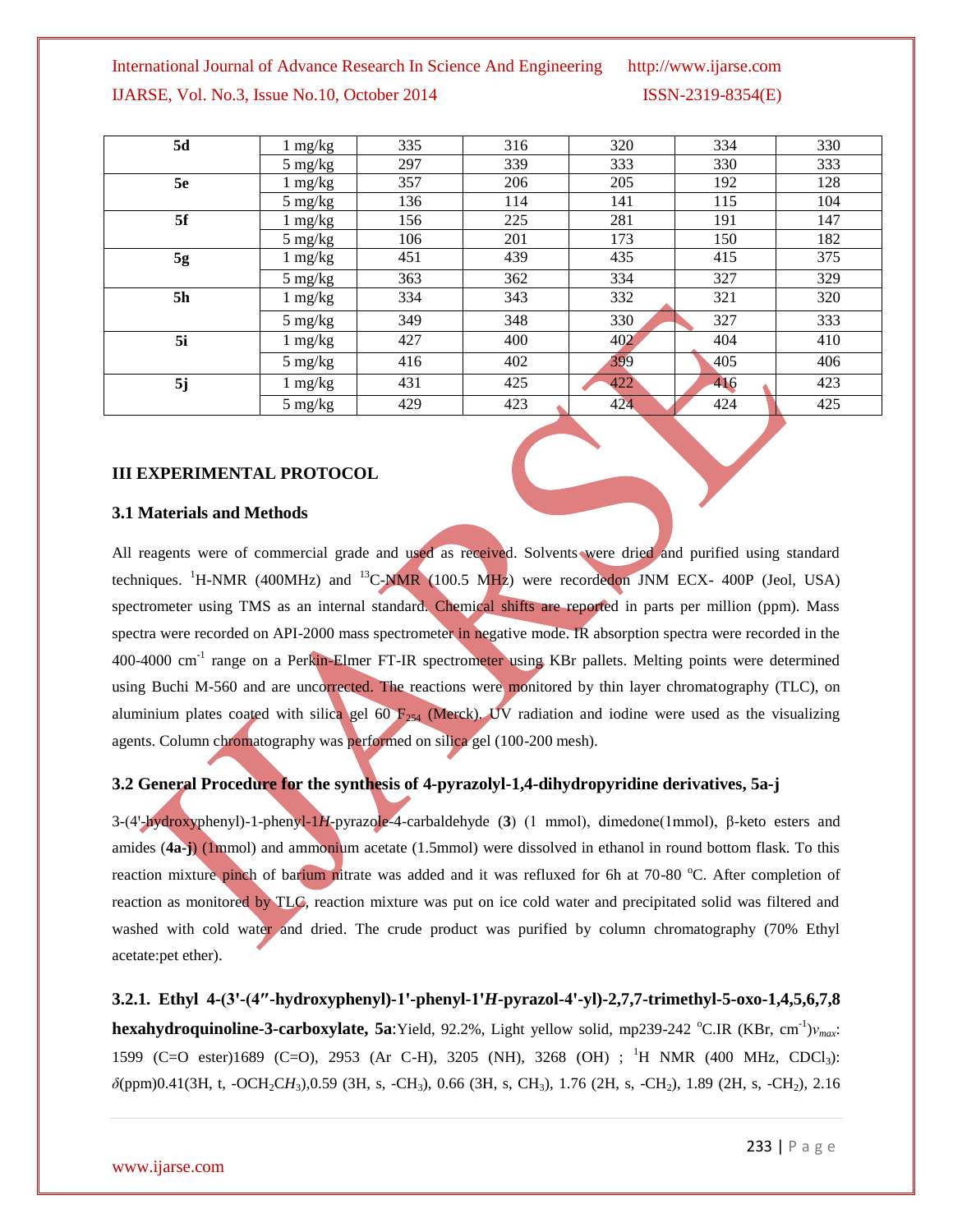(3H, s, CH3), 3.47 (2H, q, OC*H*2CH3), 4.75 (1H, s, -C*H*), 6.46 (2H, d, J = 8.8 Hz, ArH), 6.78 (1H, t, ArH), 6.97 (2H, t, ArH), 7.20 (1H, d, J = 8.4 Hz, ArH), 7.33-7.41 (3H, m, ArH), 8.16 (1H, s, -C*H*), 8.96 (1H, s, N*H*), 9.34 (1H, s, O*H*);<sup>13</sup>C NMR (100MHz, CDCl3): *δ*(ppm)13.02, 17.54, 25.77, 26.60, 28.13, 31.53, 49.83, 58.16, 104.96, 110.03, 113.97, 117.38, 124.74, 126.00, 128.27, 129.13, 138. 90, 142.73, 148.94, 155.98, 166.52, 194.56; ESI-MS *m/z*:  $[M+Na]^+=520.1840.$ 

3.2.2. Methyl 4-(3'-(4"-hydroxyphenyl)-1'-phenyl-1'*H*-pyrazol-4'-yl)-2,7,7-trimethyl-5-oxo-**1,4,5,6,7,8 hexahydroquinoline-3-carboxylate, 5b**Yield, 92.0%, Light yellow solid, mp 195-197 °C.IR (KBr, cm<sup>-1</sup>)*ν*<sub>max</sub>: 1601 (C=O ester) 1699 (C=O), 2956 (Ar C-H), 3339 (NH), 3420 (OH); <sup>1</sup>H NMR (400 MHz, DMSO-d<sub>6</sub>): *δ*(ppm)0.93 (3H, s, -CH3), 0.98 (3H, s, CH3), 2.13 (3H, s, CH3), 2.35 (2H, s, -CH2), 2.46 (2H, s, -CH2), 2.89 (3H, s, OCH3), 4.98 (1H, s, -C*H*), 6.81 (2H, d, J = 8.79 Hz, ArH), 7.19 (1H, t, ArH), 7.40 (2H, t, ArH), 7.68 (2H, d, J = 7.32 Hz, ArH), 7.77 (2H, d, J = 8.79 Hz, ArH), 7.90 (1H, s, -C*H*), 9.01 (1H, s, N*H*), 9.46 (1H, s, O*H*); <sup>13</sup>C NMR (100MHz, DMSO-d6): *δ*(ppm)14.02, 20.97, 26.21, 27.20, 28.87, 32.35, 49.98, 50.43, 59.84, 104.66, 110.29, 114.75, 117.92, 125.55, 125.79, 127.20, 129.53, 129.76, 139.64, 143.91, 149.75, 150.60, 156.90, 167.30, 170.53, 195.01; ESI-MS  $m/z$ :  $[M+Na]^+=$  506.1840.

**3.2.3. 3-Acetyl-4-(3ꞌ-(4″-hydroxyphenyl)-1ꞌ-phenyl-1ꞌ***H***-pyrazol-4ꞌ-yl)-2,7,7-trimethyl-4,6,7,8 tetrahydroquinolin-5(1***H***)-one, 5c**Yield, 84.7%, Yellow solid, m.p. 191-193 °C.IR (KBr, cm<sup>-1</sup>) $v_{max}$ : 1601 (C=O), 2957 (Ar C-H), 3289 (NH, OH); <sup>1</sup>H NMR (400 MHz, DMSO-d<sub>6</sub>):  $\delta$ (ppm)0.90 (3H, s, -CH<sub>3</sub>), 0.97 (3H, s, CH3), 1.64 (3H, s, CH3), 1.89-2.02 (5H, m, -COCH3, -CH2), 2.45-2.46 (2H, m, -CH2), 4.95 (1H, s, -C*H*), 6.79 (2H, d, J = 8.79 Hz, ArH), 7.21 (1H, t, ArH), 7.40 (2H, t, ArH), 7.68 (2H, d, J = 7.32 Hz, ArH), 7.76 (2H, d, J = 8.05 Hz, ArH), 7.94 (1H, s, -C*H*), 8.96 (1H, s, N*H*), 9.54 (1H, s, O*H*);<sup>13</sup>C NMR (100MHz, DMSO-d<sub>6</sub>): *δ*(ppm)18.71, 27.08, 28.95, 29.13, 32.35, 50.63, 59.93, 110.38, 114.34, 115.10, 117.94, 124.74, 126.23, 127.40, 129.06, 129.60, 130.14, 139.52, 141.68, 149.66, 150.18, 157.25, 195.02, 198.29; ESI-MS*m/z*: [M+Na]<sup>+</sup> = 490.2494.

**3.2.4. Allyl 4-(3ꞌ-(4″-hydroxyphenyl)-1ꞌ-phenyl-1ꞌ***H***-pyrazol-4ꞌ-yl)-2,7,7-trimethyl-5-oxo-1,4,5,6,7,8 hexahydroquinoline-3-carboxylate, 5d**Yield, 85.0%, Yellow solid, mp 158-160 °C.IR (KBr, cm<sup>-1</sup>)ν<sub>max</sub>: 1527 (C=O ester), 1602 (C=O), 2957 (Ar C-H), 3394 (NH, OH); <sup>1</sup>H NMR (400 MHz, DMSO-d6): *δ*(ppm)0.94 (3H, s, - CH<sub>3</sub>), 1.01 (3H, s, CH<sub>3</sub>), 2.17 (3H, s, CH<sub>3</sub>), 2.36 (2H, d, J = 4.4 Hz,-CH<sub>2</sub>), 2.48-2.49 (2H, m, -CH<sub>2</sub>), 3.71-3.76 (1H, dd, J = 5.86 Hz, J = 13.18 Hz, =CH), 4.20-4.25 (1H, dd, J = 5.84 Hz, J = 13.16 Hz, =CH), 4.95-4.97 (2H, m, -CH<sub>2</sub>), 5.05 (1H, s, -CH), 5.36-5.45 (1H, m, CH=C), 6.81 (2H, d, J = 8.79 Hz, ArH), 7.23 (1H, t, ArH), 7.43 (2H, t, ArH), 7.72 (2H, d, J = 8.05 Hz, ArH), 7.79 (2H, d, J = 8.05 Hz, ArH), 7.95 (1H, s, -C*H*), 9.03 (1H, s, N*H*), 9.42 (1H, s, O*H*);<sup>13</sup>C NMR (100MHz, DMSO-d6): *δνmax* 18.16, 26.19, 27.02, 28.73, 32.22, 50.36, 63.45, 104.39, 110.29, 114.63, 117.20, 117.80, 125.35, 125.64, 127.16, 129.69, 133.13, 139.49, 144.18, 149.50, 150.37, 156.89, 166.37, 194.72; ESI-MS  $m/z$ :  $[M+Na]^+$  = 532.0840.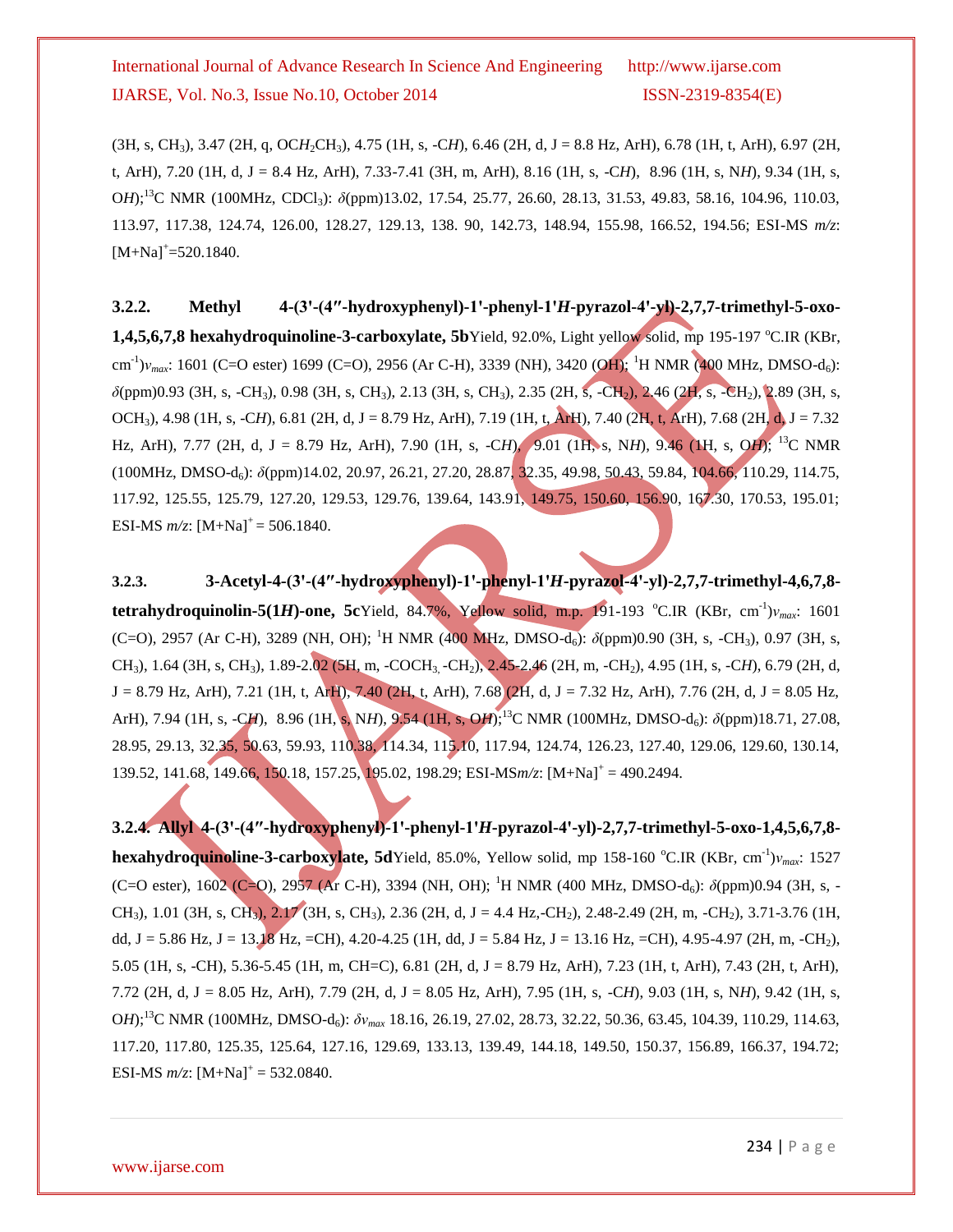**3.2.5. Benzyl 4-(3ꞌ-(4″-hydroxyphenyl)-1ꞌ-phenyl-1ꞌ***H***-pyrazol-4ꞌ-yl)-2,7,7-trimethyl-5-oxo-1,4,5,6,7,8 hexahydroquinoline-3-carboxylate, 5e**Yield, 88.9%, White solid, mp 177-179 °C.IR (KBr, cm<sup>-1</sup>) $v_{max}$ : 1701 (C=O ester), 1736 (C=O), 2957 (Ar C-H), 3381 (NH, OH); <sup>1</sup>H NMR (400 MHz, DMSO-d<sub>6</sub>): *δ*(ppm)0.89 (3H, s, -CH<sub>3</sub>), 0.95 (3H, s, CH<sub>3</sub>), 2.11 (3H, s, CH<sub>3</sub>), 2.29-2.30 (2H, m,-CH<sub>2</sub>), 2.45-2.46 (2H, m, -CH<sub>2</sub>), 4.12 (1H, d, J = 12.45 Hz, Benzylic H), 4.86 (1H, d, J = 12.45 Hz, Benzylic H), 5.03 (1H, s, -CH), 6.77 (2H, d, J = 8.79 Hz, ArH), 6.95 (1H, t, ArH), 7.17-7.20 (4H, m, ArH), 7.40 (2H, t, ArH), 7.67 (2H, d, J = 7.32 Hz, ArH), 7.73 (2H, d, J = 8.79 Hz, ArH), 7.91 (1H, s, -C*H*), 8.99 (1H, s, N*H*), 9.42 (1H, s, O*H*) ;<sup>13</sup>C NMR (100MHz, DMSO-d6): *δ*(ppm) 14.14, 18.32, 20.83, 26.39, 27.21, 28.73, 32.25, 50.42, 59.84, 64.08, 104.17, 110.28, 114.70, 117.87, 127.73, 128.22, 129.49, 129.84, 137.06, 139.56, 144.71, 149.55, 150.64, 156.95, 166.53, 194.86; ESI-MS  $m/z$ :  $[M+Na]^+= 582.0587$ .

3.2.6.*Tert***-Butyl** 4-(3'-(4"-hydroxyphenyl)-1'-phenyl-1'*H*-pyrazol-4'-yl)-2,7,7-trimethyl-5-oxo-**1,4,5,6,7,8-hexahydroquinoline-3-carboxylate, 5f**Yield, 92,7%, Light yellow solid, mp 226-228 <sup>o</sup>C.IR(KBr, cm<sup>-1</sup>)*ν<sub>max</sub>*: 1696 (C=O ester), 1734 (C=O), 2965 (Ar C-H), 3347 (NH, OH); <sup>1</sup>H NMR (400 MHz, DMSO-d<sub>6</sub>): *δ*(ppm)0.91 (3H, s, -CH3), 0.99 (3H, s, CH3), 1.04 (9H, s, CH3) 1.96 (3H, s, CH3), 2.31-2.33 (2H, m,-CH2), 2.48- 2.49 (2H, m, -CH<sub>2</sub>), 5.00 (1H, s, -CH), 6.79 (2H, d, J = 8.05 Hz, ArH), 7.22 (1H, t, ArH), 7.43 (2H, t, ArH), 7.72 (2H, d, J = 7.32 Hz, ArH), 7.80 (2H, d, J = 8.79 Hz, ArH), 7.94 (1H, s, -C*H*), 8.84 (1H, s, N*H*), 9.39 (1H, s, O*H*) <sup>13</sup>C NMR (100MHz, DMSO-d<sub>6</sub>):  $\delta$ (ppm)14.07, 18.02, 20.75, 26.56, 26.95, 27.48, 28.71, 32.14, 50.56, 59.74, 78.62, 106.87, 109.80, 114.68, 117.73, 125.06, 125.65, 127.20, 129.00, 129.44, 129.94, 139.47, 141.39, 149.70, 150.25, 156.99, 166.78, 170.21, 194.55; ESI-MS  $m/z$ :  $[M+Na]$ <sup>+</sup> = 548.2994.

3.2.7.*Iso-*Propyl 4-(3'-(4"-hydroxyphenyl)-1'-phenyl-1'*H*-pyrazol-4'-yl)-2,7,7-trimethyl-5-oxo-**1,4,5,6,7,8-hexahydroquinoline-3-carboxylate, 5gYield**, 90.7%, Yellow solid, mp 228-230 °C.IR (KBr, cm<sup>-</sup> <sup>1</sup>)*ν*<sub>max</sub>: 1601 (C=O ester), 1686 (C=O), 2954 (Ar C-H), 3274 (NH), 3403 (OH) ; <sup>1</sup>H NMR (400 MHz, DMSO-d<sub>6</sub>): δ (ppm) 0.65 (3H, d, J = 5.88 Hz, CHC*H*<sub>3</sub>), 0.77 (3H, d, J = 6.6 Hz, CHC*H*<sub>3</sub>), 0.90 (3H, s, -CH<sub>3</sub>), 0.99 (3H, s, CH<sub>3</sub>), 2.19 (3H, s, CH3), 2.36-2.37 (2H, m,-CH2), 2.48-2.49 (2H, m, -CH2), 4.60-4.63 (1H, m, C*H*CH3), 5.05 (1H, s, -CH), 6.82 (2H, d, J = 8.79 Hz, ArH), 7.22 (1H, t, ArH), 7.43 (2H, t, ArH), 7.72 (2H, d, J = 8.05 Hz, ArH), 7.90 (2H, d, J = 8.79 Hz, ArH), 7.95 (1H, s, -C*H*), 9.18 (1H, s, N*H*), 9.51 (1H, s, O*H*);<sup>13</sup>C NMR (100MHz, DMSO-d6): *δ* (ppm) 18.28, 20.82, 21.12, 26.16, 26.99, 28.77, 32.20, 50.44, 65.73, 105.17, 110.44, 114.68, 117.68, 125.31, 125.55, 127.34, 129.39, 129.79, 139.53, 143.74, 149.71, 150.02, 157.02, 166.47, 194.73; ESI-MSm/z: [M+Na]<sup>+</sup> = 534.6496.

**3.2.8. N-(4-chlorophenyl)-4-(3ꞌ-(4″-hydroxyphenyl)-1ꞌ-phenyl-1ꞌ***H***-pyrazol-4ꞌ-yl)-2,7,7-trimethyl-5 oxo-1,4,5,6,7,8-hexahydroquinoline-3-carboxamide, 5h**Yield, 86%, Light yellow solid, mp 183-184 °C.IR (KBr, cm<sup>-1</sup>)*ν<sub>max</sub>*: 1600 (C=O), 2956 (Ar C-H), 3282 (NH, OH); <sup>1</sup>H NMR (400 MHz, DMSO-d<sub>6</sub>): *δ*(ppm) 0.96 (3H, s, -CH3), 1.02 (3H, s, CH3), 1.91 (3H, s, CH3), 2.32-2.33 (2H, m,-CH2), 2.48-2.49 (2H, m, -CH2), 5.08 (1H, s, -CH), 6.62 (2H, d, J = 8.05 Hz, ArH), 7.16 (2H, t, ArH), 7.22-7.27 (3H, m, ArH),7.43 (2H, t, ArH), 7.56 (2H, d, J = 8.05 Hz, ArH), 7.71 (2H, d, J = 7.32 Hz, ArH), 7.94 (1H, s, -C*H*), 8.64 (1H, s, N*H*), 9.30 (1H, s, CON*H*), 9.40 (1H, s,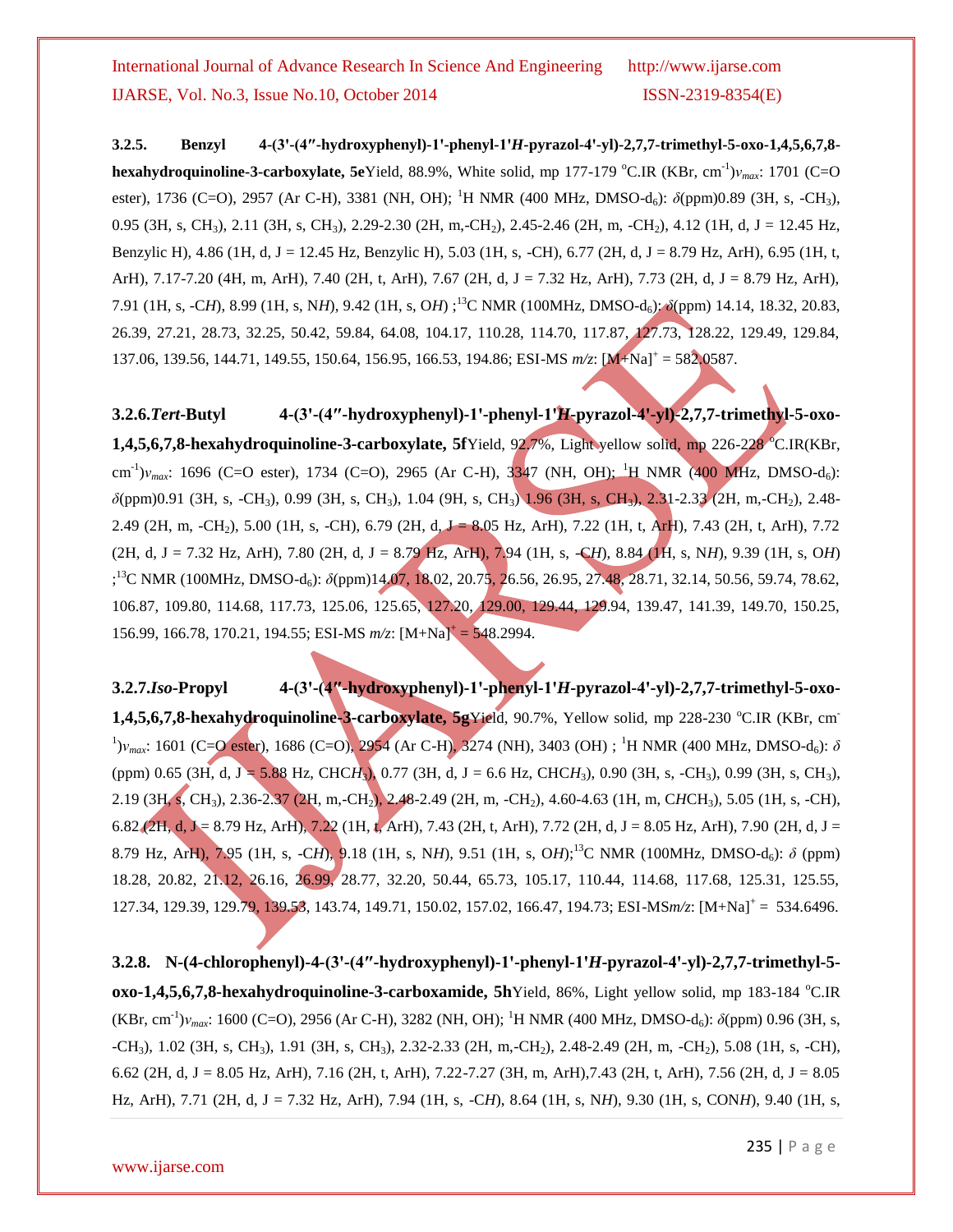OH),<sup>13</sup>C NMR (100MHz, DMSO-d<sub>6</sub>):  $δ$ (ppm) 16.66, 27.48, 28.58, 32.10, 48.44, 50.30, 108.13, 111.77, 114.62, 117.61, 120.87, 124.56, 124.97, 125.56, 126.17, 127.89, 128.88, 129.43, 129.58, 133.30, 138.03, 139.50, 150.27, 156.86, 167.17, 193.85; ESI-MS  $m/z$ : [M+Na]<sup>+</sup> = 601.2088.

3.2.9. 4-(3'-(4"-hydroxyphenyl)-1'-phenyl-1'*H*-pyrazol-4'-yl)-2,7,7-trimethyl-5-oxo-N-phenyl-**1,4,5,6,7,8-hexahydroquinoline-3-carboxamide, 5i**Yield, 96.4%, Light yellow solid, mp 185-187 °C.IR (KBr, cm<sup>-1</sup>)ν<sub>max</sub>: 1599 (C=O), 2956 (Ar C-H), 3266 (NH, OH) ; <sup>1</sup>H NMR (400 MHz, DMSO-d<sub>6</sub>): *δ*(ppm) 0.93 (3H, s, -CH<sub>3</sub>), 1.00 (3H, s, CH<sub>3</sub>), 1.93 (3H, s, CH<sub>3</sub>), 2.30-2.33 (2H, m,-CH<sub>2</sub>), 2.48-2.49 (2H, m, -CH<sub>2</sub>), 5.06 (1H, s, -CH), 6.64 (2H, d, J = 8.05 Hz, ArH), 6.94 (1H, t, ArH), 7.13 (2H, t, ArH), 7.20-7.28 (3H, m, ArH),7.42 (2H, t, ArH), 7.58 (2H, d, J = 8.05 Hz, ArH), 7.70 (2H, d, J = 8.05 Hz, ArH), 7.94 (1H, s, -C*H*), 8.61 (1H, s, N*H*), 9.28 (1H, s, CON*H*), 9.32 (1H, s, OH),<sup>13</sup>C NMR (100MHz, DMSO-d<sub>6</sub>): *δ* (ppm) 17.00, 27.41, 28.72, 31.95, 48.76, 50.27, 79.03, 108.15, 112.00, 114.61, 117.61, 119.56, 122.78, 124.65, 125.54, 127.05, 128.11, 128.77, 129.42, 129.64, 132.95, 138.93, 139.52, 150.05, 150.52, 156.85, 167.12, 193.85; ESI-MS *m/z*: [M+Na]<sup>+</sup> = 567.2487.

**3.2.10. Ethyl 4-(3ꞌ-(4″-hydroxyphenyl)-1ꞌ-phenyl-1ꞌ***H***-pyrazol-4ꞌ-yl)-7,7-dimethyl-5-oxo-2- (trifluoromethyl)-1,4,5,6,7,8-hexahydroquinoline-3-carboxylate, 5j**Yield, 74.8%, Light brown solid, mp 230-231 °C.IR (KBr, cm<sup>-1</sup>) $v_{max}$ : 1612 (C=O), 2958 (Ar C-H), 3185 (NH, OH); <sup>1</sup>H NMR (400 MHz, DMSO-d<sub>6</sub>): *δ*(ppm)0.87 (3H, s, -CH<sub>3</sub>), 1.00 (3H, s, CH<sub>3</sub>), 1.16 (3H, t, -CH<sub>2</sub>CH<sub>3</sub>), 1.93-1.97 (2H, m, -CH<sub>2</sub>), 2.06-2.10 (2H, m, -CH2), 3.99-4.04 (2H, m, -C*H*2CH3) 4.93 (1H, s, -CH), 6.78 (2H, d, J = 8.05 Hz, ArH), 7.21 (1H, t, ArH), 7.42 (2H, t, ArH), 7.70 (2H, d, J = 8.05 Hz, ArH), 7.79 (2H, d, J = 8.05 Hz, ArH), 7.97 (1H, s, -C*H*), 9.19 (1H, s, N*H*), 9.37 (1H, s, OH);<sup>13</sup>C NMR (100MHz, DMSO-d<sub>6</sub>): δ (ppm) 23.68, 27.11, 28.56, 32.06, 50.32, 79.24, 111.97, 114.23, 117.62, 125.47, 125.58, 126.87, 128.81, 129.42, 129.83, 139.73, 148.42, 151.10, 156.93, 194.56; ESI-MS *m/z*:  $[M+Na]^+=574.2023.$ 

### **3.3 Study of antihypertensive activity in rat**

To study the antihypertensive potential of the compound, 12 weeks old male spontaneously hypertensive rats (SHRs, 200–250 g) were procured from Laboratory Animal Division, CSIR-CDRI and 3 rats were housed per cage. Food and water were provided *ad libitum*. They were habituated to the animal room at 22–25 °C for a week on a 12 hour/12 hour light/dark cycle before the experiments. The animals were handled according to the guidelines of Committee for the Purpose of Control and Supervision of Experiments on Animals (CPCSEA), India, and Institutional Animal Ethics Committee of CSIR-CDRI.

The animals were weighed and anaesthetized with urethane (1.25 g kg<sup>-1</sup>, i.p.; Sigma, USA) for surgery. The trachea was cannulated with polyethylene tube for respiration. To measure bloodpressure (BP) and heart rate (HR), the left carotid artery was cannulatedby polyethylene tube which was connected with a pressure transducer which, in turn, was connected to a Data acquisition system (AD Instruments, Australia). The right external jugular vein was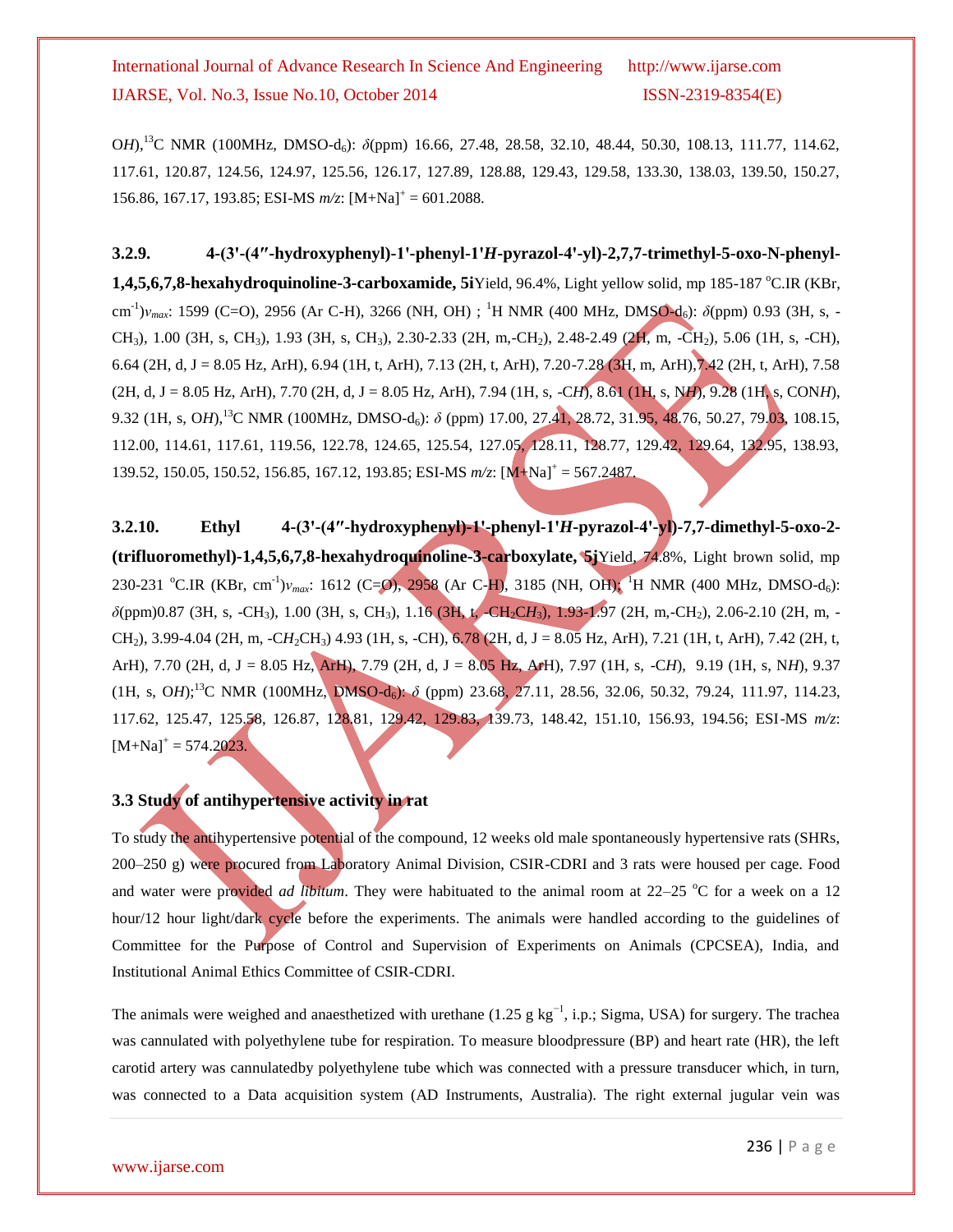cannulated for the administration of drugs/compounds. Candesartan, an AT1 receptor blocker, was used as a standard drug intravenously (i.v.) at the doses of 0.5, 1 and 2 mg/kg.

#### **3.5 Preparation and administration of compounds**

Compounds **5a, 5d, 5e, 5f, 5g, 5i, 5j**were dissolved in 40% DMSO while, **5b, 5c, 5h**were dissolved in 20%, 10% and 50% DMSO respectively. In few compounds milky suspension was obtained. Compounds were administered at the doses of 1 and 5 mg/kg byi.v. route in a constant volume of 0.5 ml over a period of 10–15 s and the venous catheter was flushed with an additional 0.2 ml of saline.

#### **IV CONCLUSION**

A series of ten new pyrazolo-1,4-dihydropyridines were synthesized and tested for their antihypertensive activity *in vivo*. It was concluded that these compounds did not affect mean arterial blood pressure and heart rate significantly.

#### **V ACKNOWLEDGEMENT**

The authors R. K., N. Y. would like to thank DRDO for financial support. J. A. wants to thank UGC for providingJunior Research Fellowship. All the authors would like to thank CDRI, Lucknow for doing biological assay.

#### **REFERENCES**

- 1. Triggle, D J, *BiochemPharmacol***2009**,*78*, 1217.
- 2. Love B, Goodman M, Snader K, Tedeschi R &Macko, E *J MedChem***1974**, *17*, 956.
- 3. Bossert F, Meyer H &Wehinger E,*AngewChemInt EdEngl***1981**, *20*, 762.
- 4. Breitenbucher J G &Figliozz G,*Tetrahedron Lett***2000**, *41*, 4311.
- 5. Boer R &Gekeler V,*Drugs Fut***1995**, *20*, 499.
- 6. Briukhanov V M,*ExpClinpharmocology*,**1994**, *57*, 47.
- 7. Sushilkumar B &Devanand S,*Actapharmaceutica (Zagreb) A.***2002**, *52(4)*, 281.
- 8. Wachter G A & Davis M C,*J Med Chem***1998**, *41*, 2436.
- 9. Gullapalli S &Ramarao P,*Neuropharmacology*, **2002**, *42*, 467.
- 10. Sunkel C E, De casa Juana M F & Santos L,*J Med Chem***1990**, *33*, 3205.
- 11. Handkinura O,*Arzneim-forsch Drug Res,***1981**, *3*, 1131.
- 12. Wilson and Giswold. *Text Book Of Organic medicinal and Pharmaceutical Chemistry,11thEdition* ,628.
- 13. Tusell J M, Barron S &Seratosa J,*Brain Res*, **1993**, *622*, 99.
- 14. Tarasenko L M, Neporada K S &KlushaV,*Bulletin ofExperimental Biology and Medicine*, **2002**, *133*(*4*), 426.
- 15. Budriesi R, Ioan P &Locatelli A,*J Med Chem***2008**, *51*, 1592.
- 16. Hantzsch A,*Chem. Ber.***1881**,14, 1637.